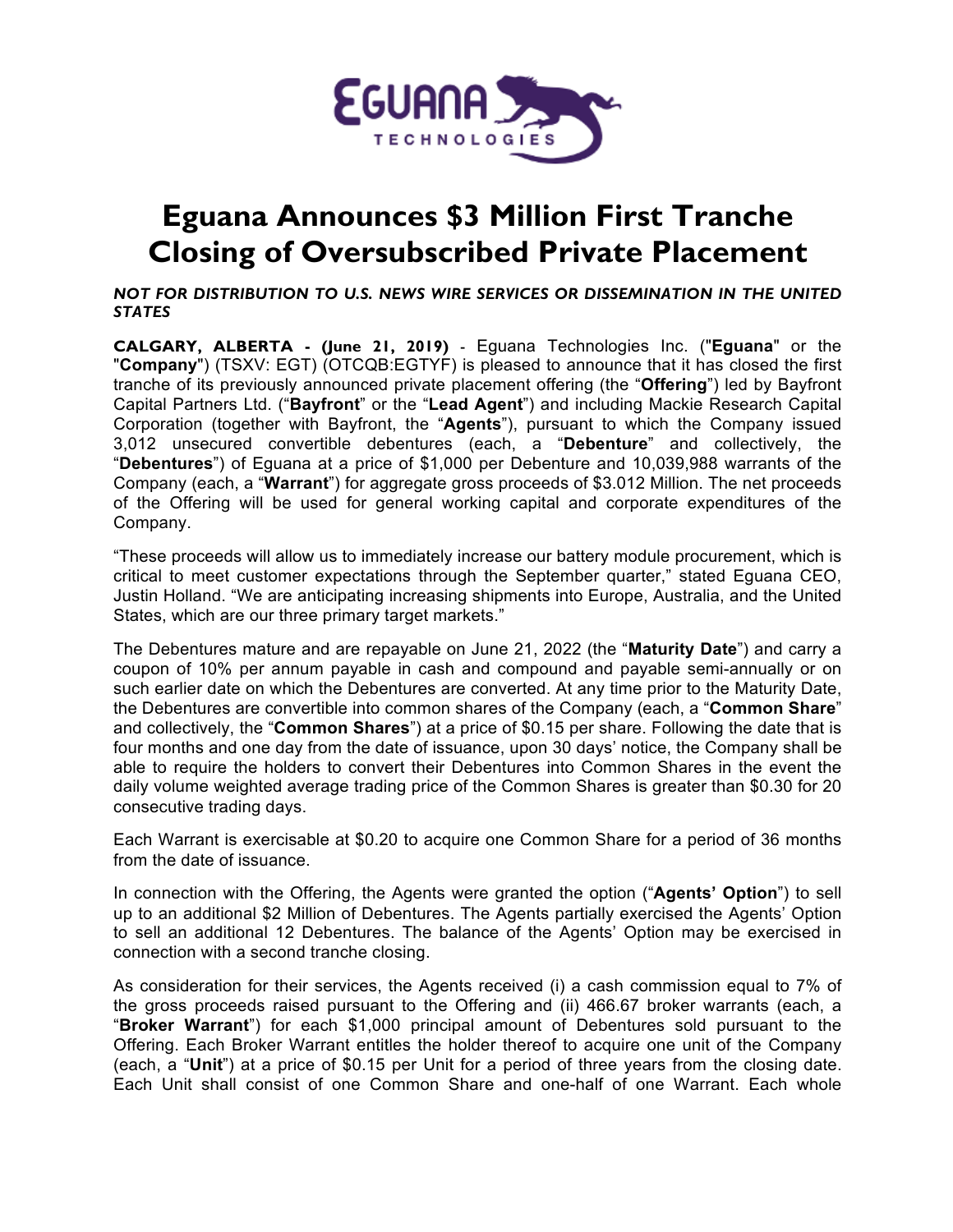

Warrant shall enable the holder thereof to acquire an additional Common Share at a price of \$0.20 per share for a period of three (3) years following the closing date of the Offering.

Management and Directors of the Company subscribed for an aggregate of 157 Debentures. Such participation is considered a related party transaction within the meaning of Multilateral Instrument 61-101 – *Protection of Minority Security Holders in Special Transactions* ("**MI 61- 101**"). The related party transaction is exempt from minority approval, information circular and formal valuation requirements pursuant to the exemptions contained in Sections 5.7(a) and 5.5(a) of MI 61-101, as neither the fair market value of the gross securities issued under the Offering nor the consideration paid by the insiders exceeds 25% of the Company's market capitalization.

All securities issued pursuant to the Offering will be subject to a statutory hold period lasting four months and one day following the date of issuance. The Offering is subject to final approval of the TSX Venture Exchange.

## **About Eguana Technologies Inc.**

Based in Calgary, Alberta Canada, Eguana Technologies Inc. (EGT: TSX.V) (OTCQB: EGTYF) designs and manufactures high performance residential and commercial energy storage systems. Eguana has two decades of experience delivering grid edge power electronics for fuel cell, photovoltaic and battery applications, and delivers proven, durable, high quality solutions from its high capacity manufacturing facilities in Europe and North America.

With thousands of its proprietary energy storage inverters deployed in the European and North American markets, Eguana is one of the leading suppliers of power controls for solar self-consumption, grid services and demand charge applications at the grid edge. To learn more, visit www.eguanatech.com or follow us on Twitter @EguanaTech

## **Company Inquiries**

Eguana Technologies Inc. Justin Holland CEO +1.416.728.7635 Justin.Holland@EguanaTech.com

## **Forward Looking Information**

*The reader is advised that some of the information herein may constitute forward-looking statements and forwardlooking information (together, "forward-looking statements") within the meaning assigned by National Instrument 51- 102 – Continuous Disclosure Obligations and other relevant securities legislation. In particular, we include, among other things: statements pertaining to the use of proceeds, the closing of additional tranches of the Debenture Financing, the ability of the Company to comply with terms of the Debentures, including but not limited to the interest payments and payments of the principal and the Company's ability to obtain necessary approvals from the TSX Venture Exchange.*

*Forward-looking statements are not a guarantee of future performance and involves a number of risks and uncertainties. Many factors could cause the Company's actual results, performance or achievements, or future events or developments, to differ materially from those expressed or implied by the forward-looking information. Readers are*